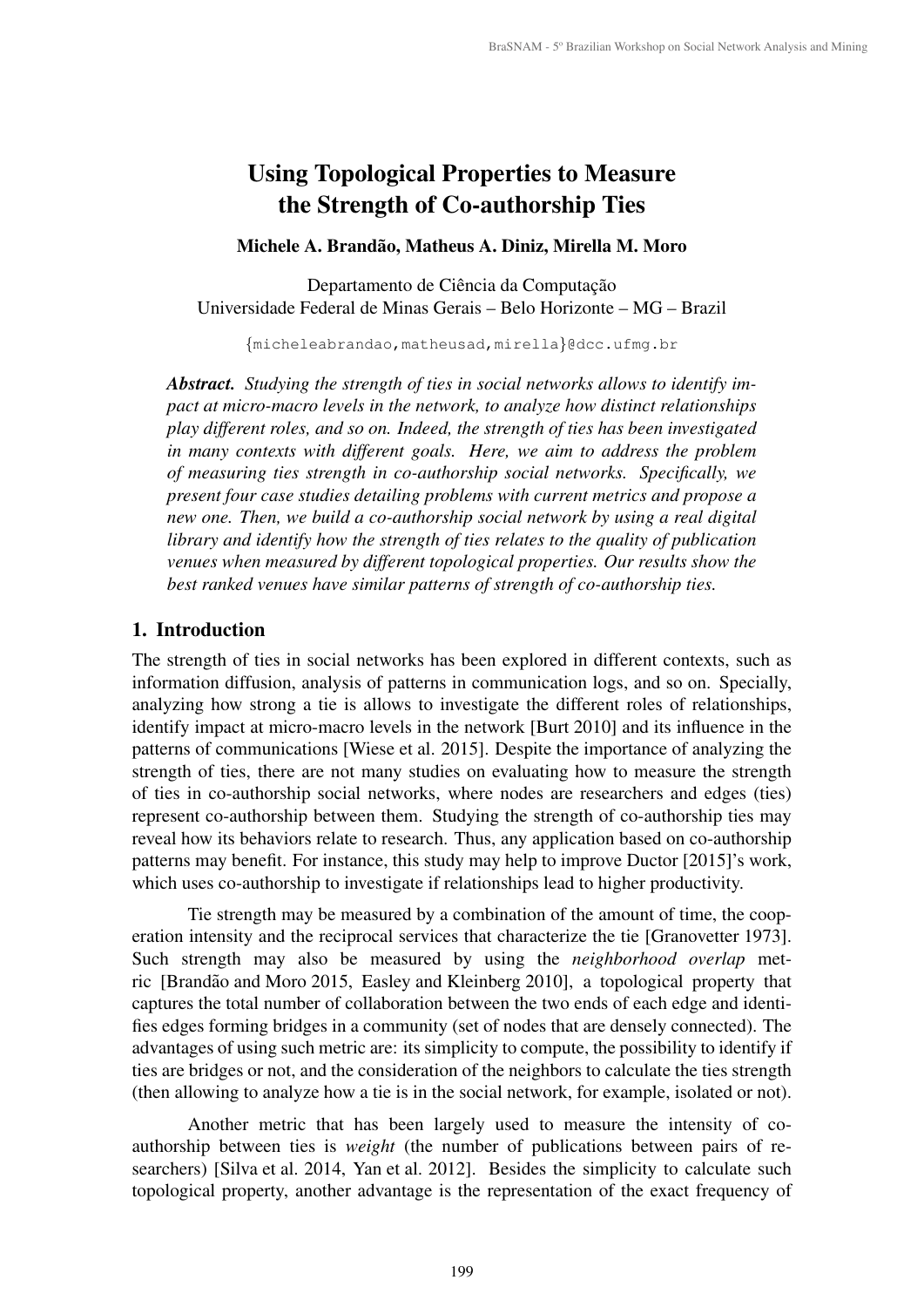collaboration between ties. However, we find a few problems in both metrics that complicate their sole use to measure the strength of co-authorship ties. The existence of such problems suggests the metrics should be considered together and with other social network (SN) properties to better measure ties strength.

Considering the problems of neighborhood overlap and weight to capture alone the strength of co-authorship ties, this work aims to propose a new metric, called *tieness*, that helps to define a tie as weak or strong. Note the goal of tieness is not to replace neighborhood overlap and weight, but being an additional feature. Another goal of this work is to study the relationship of the three metrics with the quality of publication venues. We measure such quality considering Qualis rankings<sup>1</sup>, because most publications venues are classified according to such ranking [Laender et al 2008]. Such study may reveal another feature that may be used to measure the strength of co-authorship ties.

Indeed, after discussing related work (Section 2), we present the contributions of this paper, summarized as follows:

- We discuss four case studies where neighborhood overlap and weight alone have problems to measure the strength of ties. Also, we show the relationship between both metrics in a real dataset –  $DBLP<sup>2</sup>$  (Section 3).
- We propose a new metric called *tieness* that is a combination between a modification in neighborhood overlap and weight (Section 4).
- We describe a nominal scale to tieness based on the values of a modified neighborhood overlap and weight. Such nominal scale allows to identify when a tie is weak or strong and if it links researchers from different communities or not (Section 5).
- We verify the existence of a relation between the quality of a publication venue and the strength of ties when measured by different metrics (Section 6).

# 2. Related Work

There are many studies that address the ties strength [Brandão and Moro 2015, Goulas et al. 2014, Granovetter 1973, Wiese et al. 2015]. They contextualize the importance of our study to use a different SN to corroborate previous insights, such as distinct relationships play different roles, ties have large impact micro-macro level in the network depending on their strength, the influences in the patterns of communications, and so on.

Specifically, the strength of ties has been analyzed in different social networks. For example, Pappalardo et al. [2012] propose a definition of tie strength by measuring the interaction between two individuals over three different social channels: Facebook, Twitter and Foursquare. The existence of interactions on different channels indicate a greater chance of a stronger tie. Moreover, Gilbert and Karahalios [2009] classify friendships in Facebook as strong or weak based on variables obtained through an interaction history, such as inbox messages exchanged, days since first or last communication, and so on. Also using Facebook, Kahanda and Neville [2009] reach 87% accuracy in distinguishing strong and weak ties by mapping four different categories of features: transactional (such as picture postings and groups), network-transactional (considers the interaction between a pair of users and the overall interaction of these two users with the remaining users), topological (e.g., node degree and number of shared neighbors), and attribute

<sup>&</sup>lt;sup>1</sup>Qualis: https://qualis.capes.gov.br/

<sup>2</sup>DBLP: http://dblp.uni-trier.de/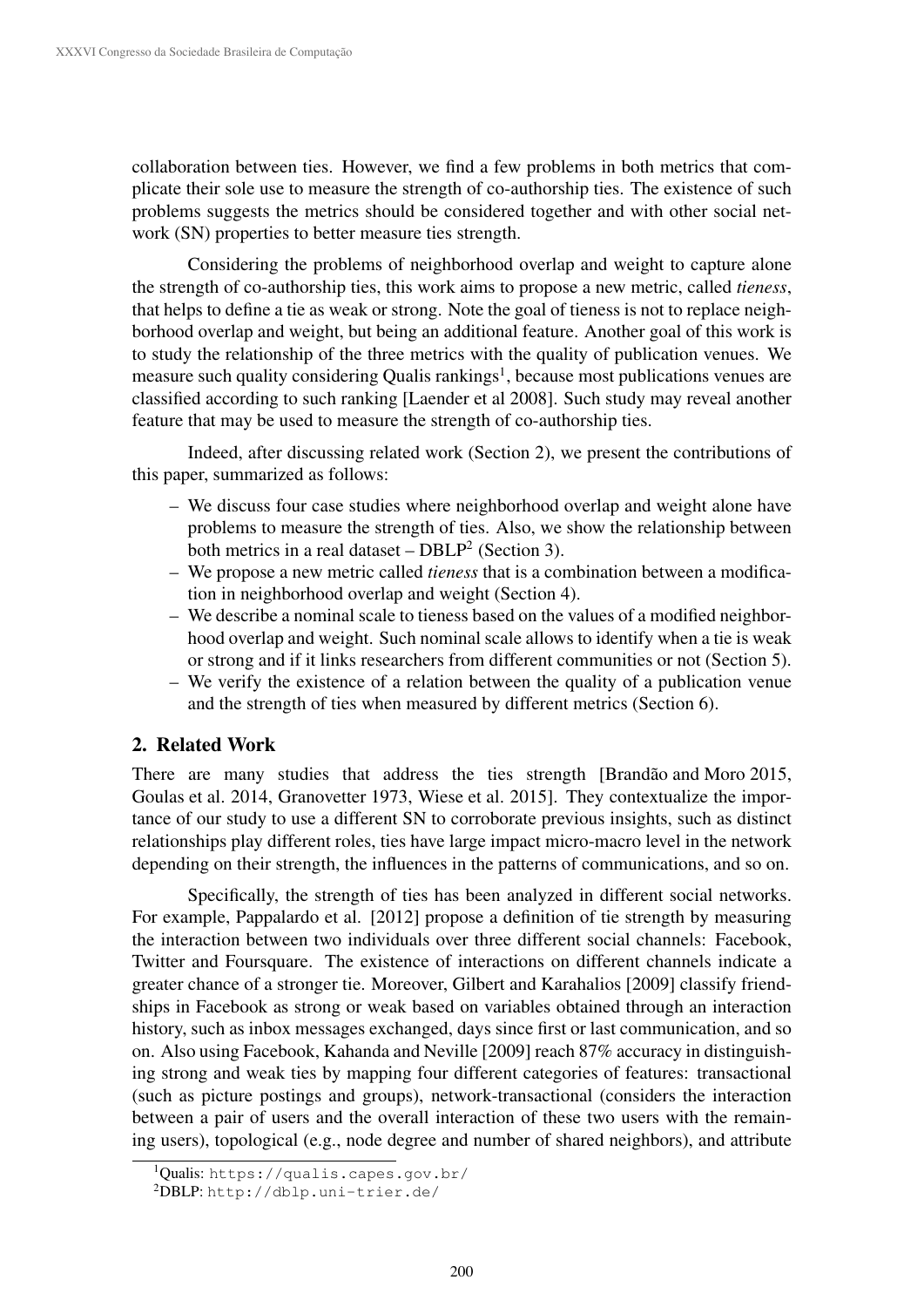based features (such as gender and interests). Furthermore, McGee et al. [2011] study if the geographic distance influence the strength of ties among users in Twitter. In order to do so, the authors consider users' friends, followers and recent tweets.

All of these methods require an interaction through the history (messages on timeline, tweets, etc) to build the predictive model (or to measure the strength of ties). Furthermore, Wiese et al. [2015] shows that the accuracy of methods based only on interaction history may be misleading. They classify strong ties through phone calls and SMS data, and managed to achieved 91.6% of accuracy even though only half of the strong ties were correctly classified. This happens because of the low proportion of strong ties regarding weak ties. Also, Zignani et al. [2016] classify ties in Facebook as interactive (strong) or non-interactive (weak) at their creation time, i.e, links without interaction history. In order to do so, the authors consider topological features, interaction-graph features and temporal features in supervised learning classifiers. Thus, it is important to explore and develop features different from interaction history.

Additionally, some datasets from social networks do not offer data on interaction among people (nodes). For example, in academic social networks, which have been largely studied [Cheng et al. 2014, Digiampietri and Maruyama 2014, Machado et al. 2013], the only data available is about the collaboration between different authors or features from authors or/and publications. This indicates the need of better topological features. In this context, we propose a new topological feature that helps to measure ties strength in co-authorship social networks.

# 3. An Analysis of Neighborhood Overlap and Weight

We have identified four cases where the existing metrics neighborhood overlap and weight cannot be solely used to measure strength of ties. They are defined based on empirical analysis of co-authorship social networks, as detailed next.

Case 1: A pair of collaborators without any common neighbor. One of the problems of using only neighborhood overlap to measure the strength of ties is when an author has a high frequency of collaboration with another author, but they do not have any *common neighbor*. In this case, the neighborhood overlap is zero, which does not represent the reality. Figure 1 exemplifies this case. Another problem here is that neighborhood overlap and weight present contradictory results. Analyzing neighborhood overlap, the pair  $AC$ is a bridge and the strength of co-authorship is very weak. At the same time, weight may indicate that such tie is not very weak. Therefore, considering both metrics may help to better analyze how strong a tie is.

Case 2: Determining if two collaborators are from the same community or not. One of the problems of measuring the strength of ties using only the weight is that such metric provides a simple vision of the relationship. It is not possible to know if the relationship is intra a community or not. This case is exemplified by Figure 2. Since ties with low weight may be intra a community and ties with high weight may be inter communities, the problem is that using only weight, we cannot verify Granovetter's theory [Granovetter 1973] (ties are weak when they serve as bridges in the network by connecting users from different groups, and strong when they link individuals in the same group).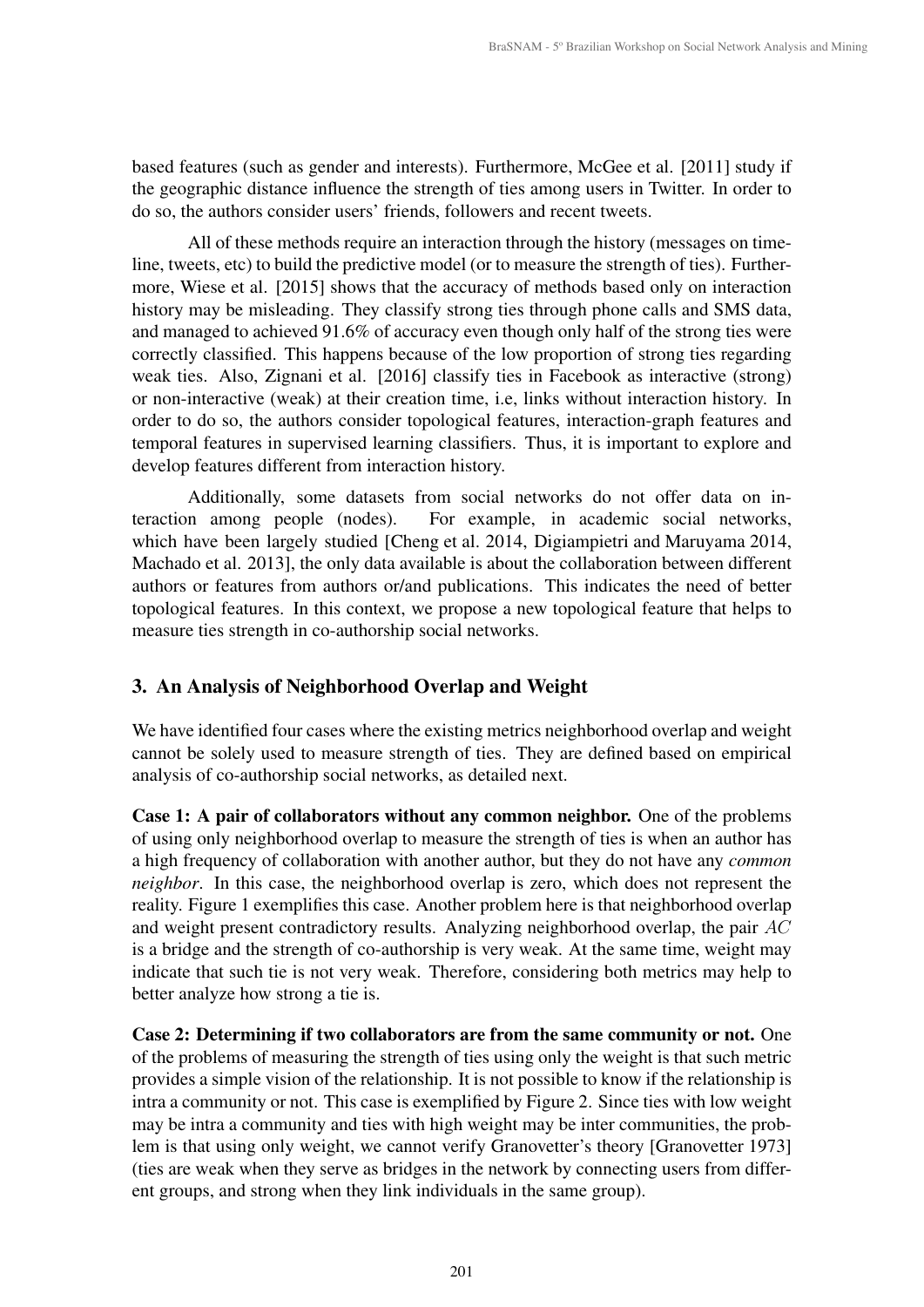

Figure 1: Case 1 – No common coauthor.



Figure 3: Case 3 – Many common co-authors.



Figure 2: Case 2 – No representation if the tie is inside a community.



Figure 4: Case 4 – Results very small or too high.

Case 3: Little collaboration between a pair of collaborators and plenty of common neighbors. In this case, the neighborhood overlap and weight give values with opposite meaning, i.e. high neighborhood overlap and low weight. Thus, it is hard to identify if the tie would be weak or strong. Certainly, it depends on the analysis of the context. However, following Granovetter's theory, such tie should be strong. Figure 3 gives an example of this case.

Case 4: Results with extreme values. Here, the problem is the neighborhood overlap or weight has extreme values that may not represent the reality. Figure 4a shows a maximum value to neighborhood overlap, because the edge is part of a triad. Nevertheless, the weight of the same edge is very small, which means that the tie is not necessarily very strong. Figure 4b presents a similar situation, but when the weight is very high and neighborhood overlap has the minimum value (zero). In this case, defining a tie as weak or strong based on only one of the metrics may provide a misleading interpretation.

Given all such problems, developing a new metric is necessary. In order to do so, we initially analyze the relationship between neighborhood overlap and weight in DBLP, downloaded in September 2015. We consider publications from articles and inproceedings with Qualis rankings at levels A1, A2, B1, B2, B3, B4 and B5, and from the year 1964 to 2015. Then, we build a co-authorship SN using such dataset whose features are: 145,604 authors and 208,808 links between them from 1,096,797 publications.

We now analyze the relationship between both on DBLP, as shown in Figure 5. The horizontal and vertical lines for axis x and y represent the frequency of neighborhood overlap and weight in each value, respectively. Most edges have neighborhood overlap lower than 0.50 and weight smaller than 15. Also, the correlation coefficient between the two variables is small for the three coefficients (Kendall, Spearman and Pearson).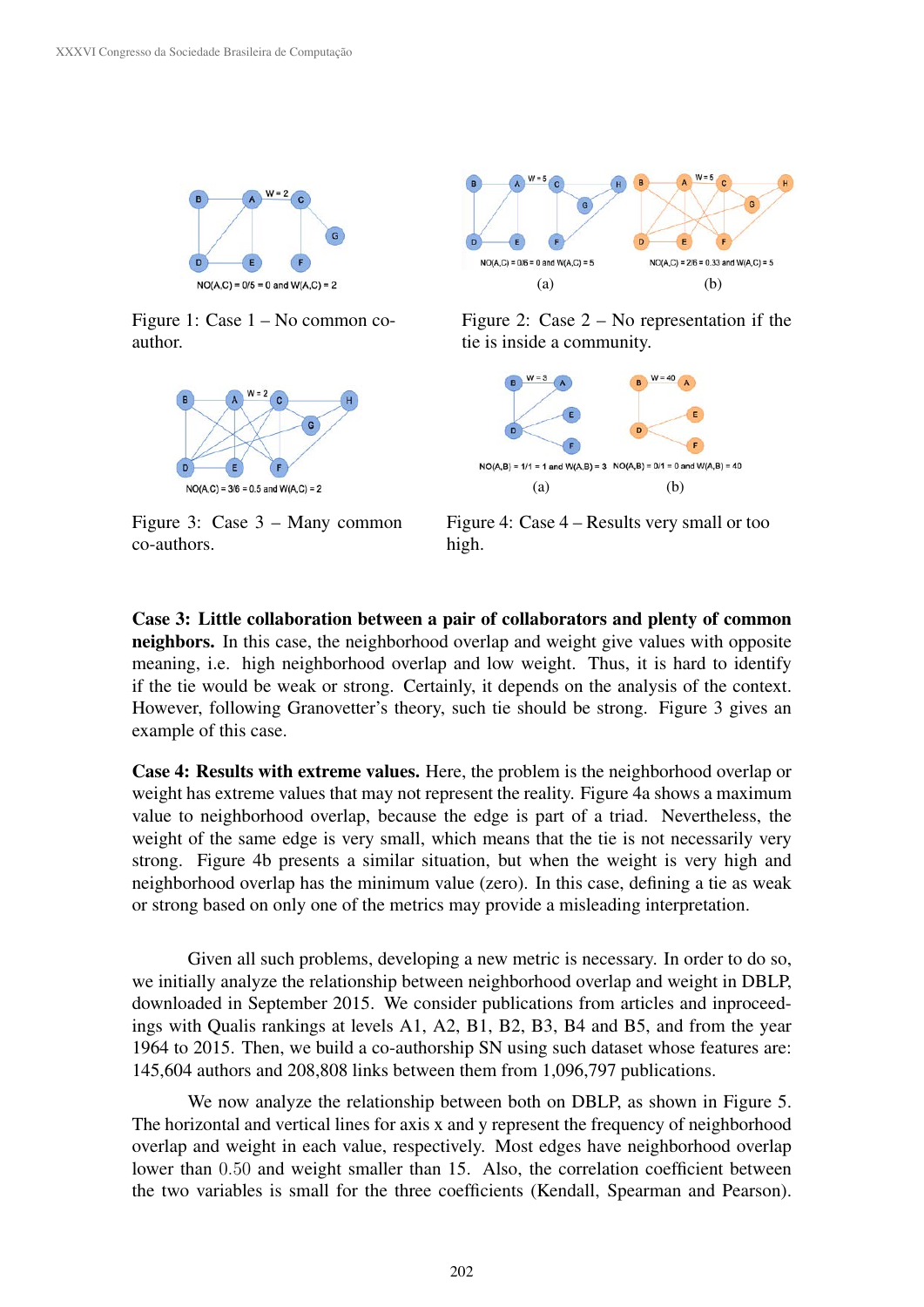

Figure 5: DBLP: Neighborhood overlap versus weight.

Therefore, neighborhood overlap and weight are monotonically and linearly independent.

Both metrics are important to measure the strength of ties and they capture different characteristics of the SN. In the next steps of this work, we intend to consider both as features to a computational model to automatically classify the strength of ties.

#### 4. Tieness: A New Metric to Measure the Strength of Ties

Given the problems generated by using neighborhood overlap and weight alone to measure tie strength, in this section we introduce a new metric called *tieness*. Specifically, tieness results from a combination between a modification in neighborhood overlap (entitled modified neighborhood overlap) and weight, as shown by Equation 1.

$$
tieness = \frac{|(A_{c_1} \cap A_{c_2}) + 1|}{|A_{c_1} \cup A_{c_2}| - (A_1 \text{ or } A_2 \text{ themselves})} \text{ weight}
$$
(1)

where  $A_{c_1}$  represents the co-authors of researcher  $A_1$ , and  $A_{c_2}$  the co-authors of  $A_2$ . Note that we sum one at the numerator of neighborhood overlap to indicate that there is a link between  $A_1$  and  $A_2$ . This solves the problem when a pair of authors does not have any co-author in common. Also, we emphasize for unweighted social networks the tieness metric is equal to the modified neighborhood overlap.

Regarding computation time cost of tieness, the operations with the highest time cost are intersection  $(O(A_{c_1} + A_{c_2}))$  and union  $(O(\min(A_{c_1}, A_{c_2})))$  using hash tables. Thus, the time complexity of the tieness is  $O(\max(A_{c_1}, A_{c_2}))$  (Big O notation property:  $O(\min(A_{c_1}, A_{c_2})) + O(A_{c_1} + A_{c_2}) = O(\min(A_{c_1}, A_{c_2}) + A_{c_1} + A_{c_2}) =$  $O(\max(\min(A_{c_1}, A_{c_2}), A_{c_1}, A_{c_2}))$  [Cormen 2009]).

Also, the overall level of tieness in a network is measured by the average of the tieness of all the edges:

$$
\overline{tieness} = \frac{1}{|E|} \sum_{i=1}^{|E|} tieness_i \tag{2}
$$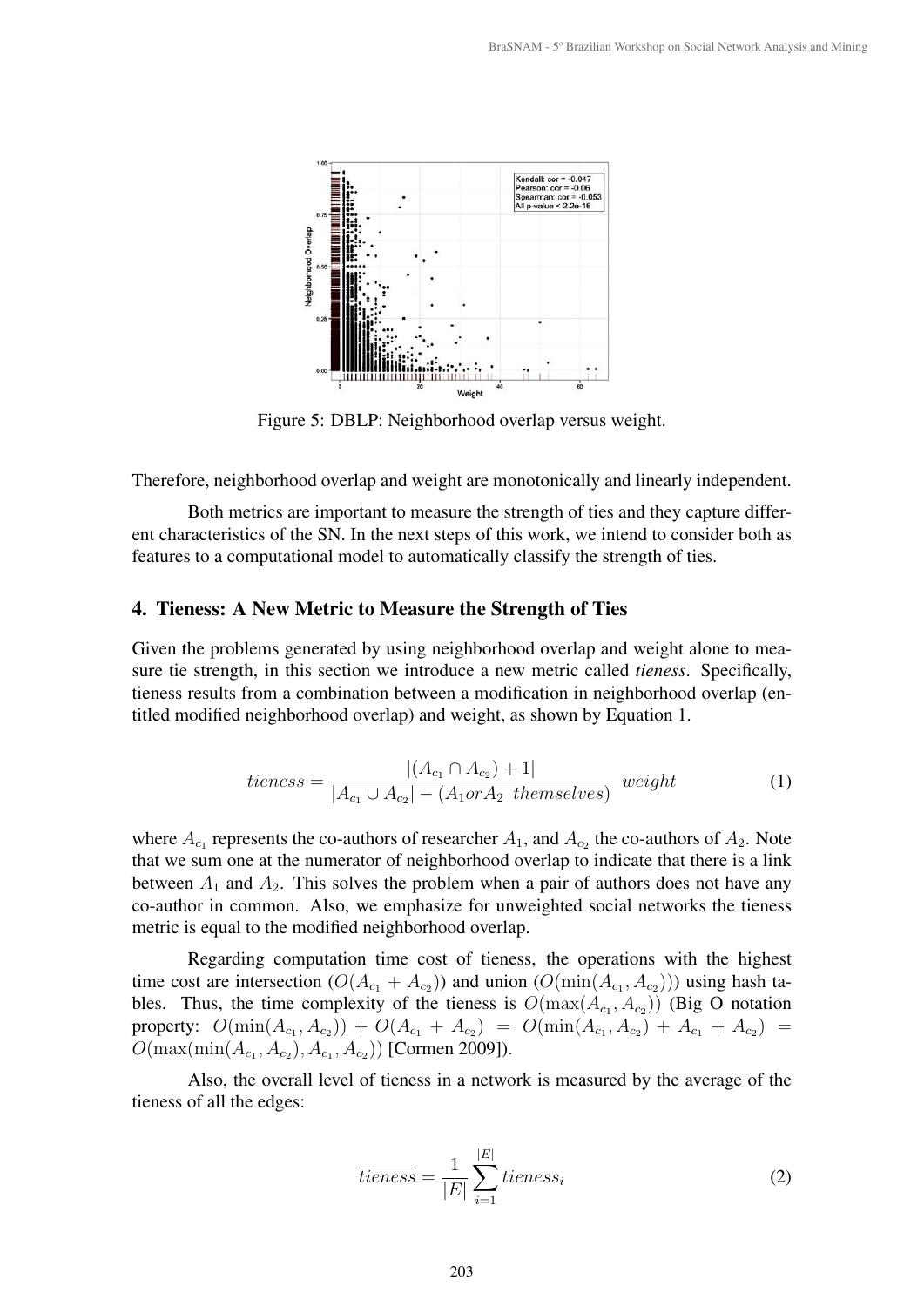| Case                                        | Image                  | N <sub>O</sub> | Weight                      | <b>Tieness</b> |  |
|---------------------------------------------|------------------------|----------------|-----------------------------|----------------|--|
| Case 1: A pair of researchers without any   | Figure 1               | $\Omega$       | $\mathcal{D}_{\cdot}$       | 0.4            |  |
| common neighbor                             |                        |                |                             |                |  |
| Case 2: Determining if two researchers are  | Figure 2a              | $\Omega$       | 5                           | 0.83           |  |
| from the same community or not              |                        |                |                             |                |  |
| Case 2: Determining if two researchers are  | Figure 2b              | 0.33           | 5                           | 2.5            |  |
| from the same community or not              |                        |                |                             |                |  |
| Case 3: Little collaboration between a pair | Figure 3               | 0.5            | $\mathcal{D}_{\mathcal{L}}$ | 1.33           |  |
| of researchers and a plenty of common       |                        |                |                             |                |  |
| neighbors                                   |                        |                |                             |                |  |
| Case 4: Results with extreme values         | Figure 4a              |                | 3                           | 6              |  |
| Case 4: Results with extreme values         | Figure 4b              | $\Omega$       | 40                          | 40             |  |
| Regular Case: NO and weight in agreement    | Figure 3 with $w = 12$ | 0.5            | 12                          | 8.0            |  |

Table 1: Tieness for each case study and an extra case study representing the situation when NO and weight are in accordance.

*Note: NO is neighborhood overlap.*

where  $|E|$  is the number of edges in the social network. Also, the time complexity of the algorithm to measure the overall tieness is  $O(|E|$   $max(A_{c_1}, A_{c_2}))$ .

In order to understand how tieness represents ties in SN, Table 1 shows tieness' values for each case study. In Case 1, tieness gives a small value that indicates the presence of interactions (opposite of neighborhood overlap). However, analyzing only the final result of tieness for Cases 1, 2 and 3 is not enough to identify if a pair of researchers is intra a community or not. Also, regarding Case 4, the tieness is the same as weight when neighborhood overlap is zero and 2∗weight when neighborhood overlap is one. In the Regular Case, when neighborhood overlap and weight are in accordance indicating that a tie is strong, tieness also provides a high value that may represent a strong tie. Such results cannot be used to identify if the tie belongs to a community and if it is a bridge or not. Indeed, an advantage of using our new metric is the values of ties strength are more different one from another, then allowing to better differentiate the strength of a tie from another. Also, we can consider the value of the modified neighborhood overlap and weight separately to evaluate the final result of tieness. Thus, the definition of a nominal scale is necessary to identify when a tie is weak or strong, and intra a community or not.

# 5. A Nominal Scale to Tieness

Here, we define a nominal scale to tieness by comparing the modified neighborhood overlap and weight. In doing so, we follow concepts discussed by Easley and Kleinberg [2010]: a weak tie has a small neighborhood overlap and a strong tie has a large one. Also, we define a nominal scale to neighborhood overlap comparing with weight.

In order to do so, Figure 6 shows the ECDFs (Empirical Cumulative Distribution Function [Lewis and McKenzie 1988]) and quartiles for neighborhood overlap, weight, modified neighborhood overlap and tieness. The analysis of ECDFs shows that neighborhood overlap and weight provide many repeated results to the strength of ties. For neighborhood overlap, 50% of data are equal to 0. In a similar manner, 50% of data have weight equal to 1. On the other hand, the modified neighborhood overlap and tieness provide different results for each quartile. Such difference among the quartiles may indicate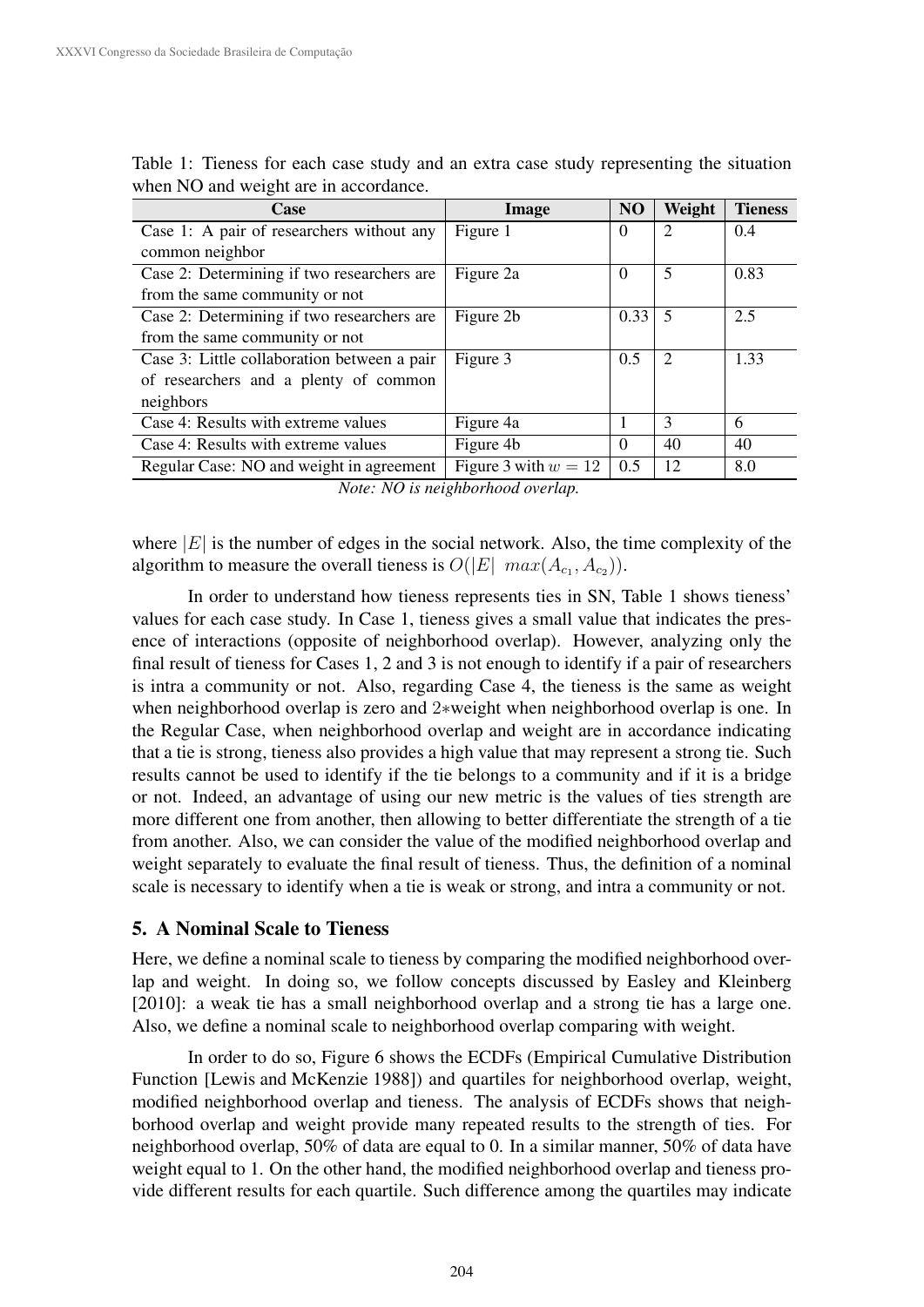

Figure 6: ECDF of each metric. In this scenario, modified neighborhood overlap and tieness metrics have more distinct values through the quartiles.

that tieness better represents the strength of ties than neighborhood overlap and weight, because it better distinguishes the relationship between nodes.

Here, we consider the values of quartiles to define a nominal scale, i.e., to identify when a tie is weak or strong, and if it connects different communities or not. Equation 3 shows the nominal scale to tieness based on the quartiles. Note for an unweighted social network, such scale is also valid because modified neighborhood overlap has the same value as tieness to the second and third quartile.

$$
\begin{cases}\n\text{weak}, \text{tiness} \leq 0.25 \\
\text{moderate}, 0.25 < \text{tieness} < 0.67 \\
\text{strong}, \text{tieness} \geq 0.67\n\end{cases} \tag{3}
$$

To validate the proposed nominal scale, we verify if Granovetter's theory governs the social network and the strength of ties with such values. In summary, his theory claims the network tends to be more disconnected when weak ties are removed (i.e., the number of connected components tends to increase). Hence, we analyze the number of connected components in the network after removing weak and strong ties.

Table 2 presents the number of edges and connected components after removing weak and strong ties. Also, we show results when the strength of ties is mea-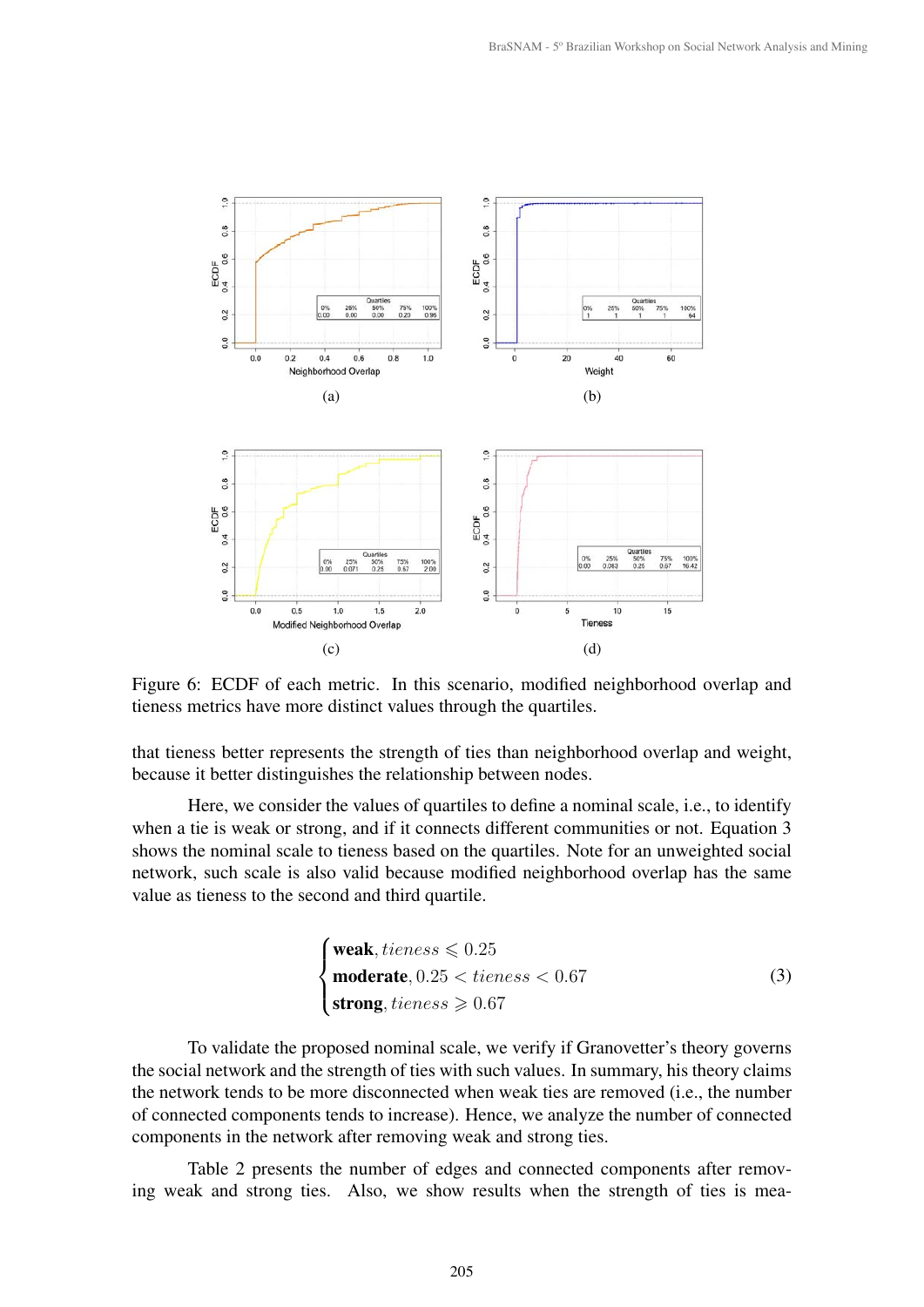| <b>State of the SN</b>            | # edges | $%$ edges | # c. components | # times changed |
|-----------------------------------|---------|-----------|-----------------|-----------------|
| Original                          | 208,808 |           | 14.445          | -               |
| Tieness - weak ties removed       | 100,264 | 48.01     | 87.453          | 6.05            |
| Modified NO - weak ties removed   | 95,706  | 45.83     | 90,864          | 6.29            |
| Tieness - strong ties removed     | 152.529 | 73.07     | 34,605          | 2.4             |
| Modified NO - strong ties removed | 155.911 | 74.67     | 33.305          | 2.3             |

Table 2: Number of connected components when weak and strong ties are removed from the social network.

*Note: c. components is connected components.*

| <b>SN</b>      | #nodes | % DBLP nodes | #edges | % DBLP edges | AvgWeight | AvgNO | <b>AvgTieness</b> |
|----------------|--------|--------------|--------|--------------|-----------|-------|-------------------|
| A1             | 18.429 | 12.66        | 21,622 | 10.35        | 1.15      | 0.094 | 0.25              |
| A <sub>2</sub> | 31.248 | 21.46        | 47,658 | 22.82        | 1.12      | 0.206 | 0.594             |
| <b>B1</b>      | 47.101 | 32.35        | 56,889 | 27.24        | 1.18      | 0.101 | 0.47              |
| B <sub>2</sub> | 16.045 | 11.02        | 18.405 | 8.8          | 1.08      | 0.146 | 0.586             |
| B <sub>3</sub> | 14.576 | 10.01        | 17,240 | 8.26         | 1.04      | 0.213 | 0.7               |
| <b>B4</b>      | 12.328 | 8.47         | 14,971 | 7.2          | 1.13      | 0.17  | 0.66              |
| <b>B5</b>      | 3,939  | 2.7          | 4,345  | 2.08         | 1.07      | 0.136 | 0.6               |

Table 3: DBLP sub-networks according to Qualis rankings.

*Note: SN is social network and NO is neighborhood overlap. Weight, NO and Tieness are the average value on the SN.*

sured by tieness (weighted SN) and modified neighborhood overlap (considering the SN as unweighted). According this table, when weak ties are removed, the number of connected components is higher than when removing strong ties. Also, the number of removed edges is larger when weak ties are removed. Indeed, the larger number of connected components may be explained by the larger removal of edges. However, we compare the proportion of the number of connected components by the number of edges for tieness and modified neighborhood overlap: for tieness, the proportion is 87, 453/100, 264 = 34, 605/152, 529  $\Rightarrow$  0.87 = 0.22, and for modified neighborhood overlap, the proportion is  $90,864/95,706 = 33,305/155,911 \Rightarrow 0.94 = 0.21$ . The analysis of such proportions shows that the number of connected components per edge is greater when weak ties are removed. Thus, the nominal scale is valid. Also, as the removal of weak ties (defined according to the nominal scale) breaks the connected components of the network. Hence, tieness is indeed able to identify when a tie connects different communities or not.

## 6. The Strength of Ties and Publications' Quality

Here, our goal is to answer the following research question: is there any relation between the quality of a publication venue and the strength of ties when measured by different metrics? How are the values of the three metrics different from each other when considering the Qualis rankings at levels A1, A2, B1, B2, B3, B4 and B5? Such analysis provides another feature that may influence the strength of ties. Thus, we may be able to define which relationship is more important to a researcher. For instance, if a researcher has two co-authors  $a$  and  $b$ , and the publications with  $a$  are solely in high quality venues and with b in low quality venues – such situation could happen when a is a senior researcher and b is still a undergrad or grad student, who is still publishing in small venues.

Hence, using DBLP dataset, we have built a sub-network for each Qualis ranking. For example, a sub-network of researchers considering only publications in A1, then in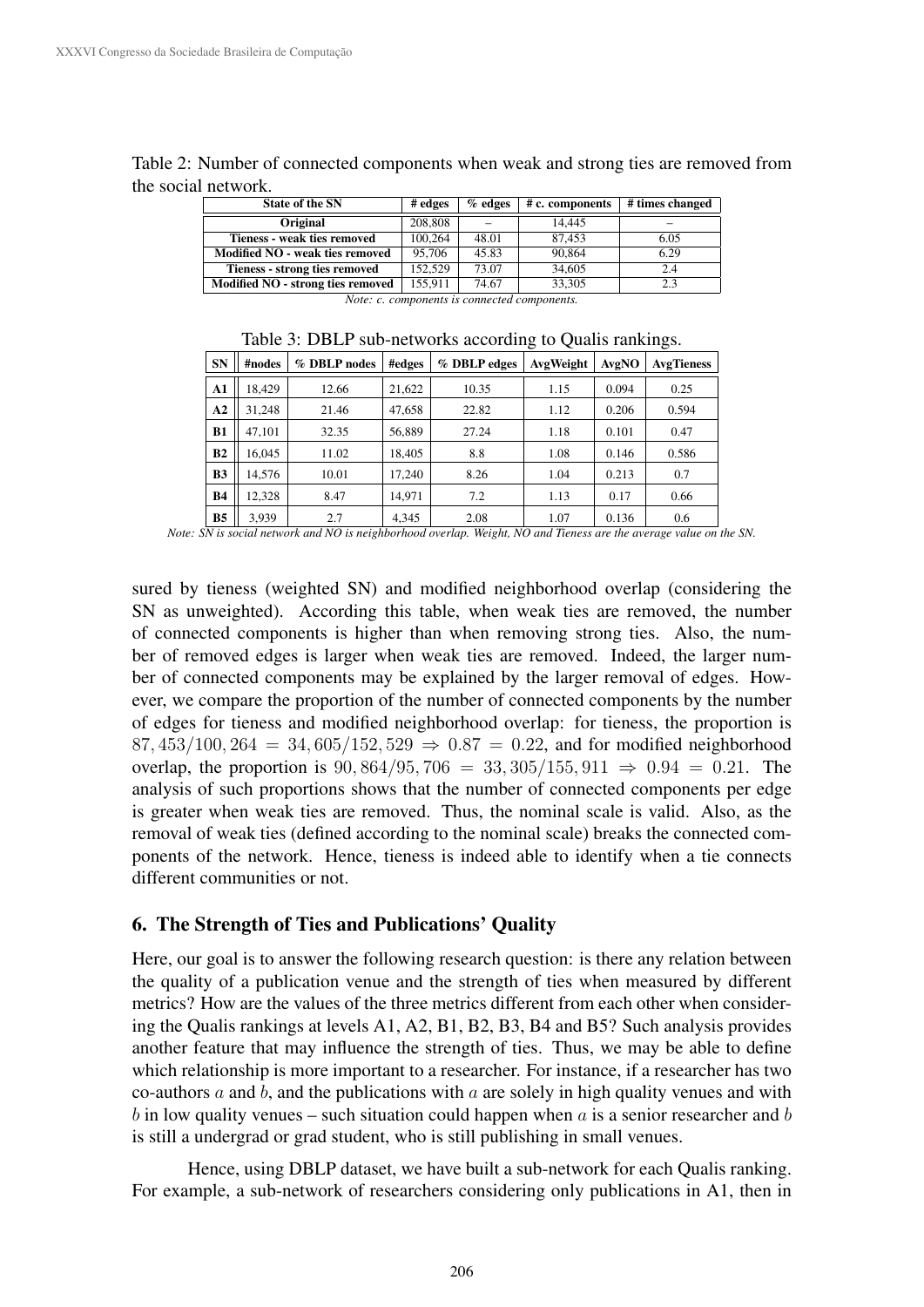

Figure 7: Proportion of co-authorships in venues grouped by Qualis rankings.

A2, and so on. Table 3 presents the main characteristics of each network: number of nodes, percentage of nodes from DBLP social network, number of edges, percentage of edges from DBLP SN, average weight of the edges in the sub-network, average neighborhood overlap and average tieness. Also, we applied a t-test (a statistical examination to compare two distributions [Jain 1991]) for the means of weight, neighborhood overlap and tieness. Most means are significantly different at 95% confidence level. The exceptions are the difference between weight mean of A2 and B4 sub-networks, and B2 and B5. In both cases, the confidence interval includes zero. Indeed, Table 3 reveals that co-authorships from publications in B1 have the highest weight average, and the co-authorships have the highest values to neighborhood overlap and tieness in B3. Additionally, B3 has the smallest weight, and A1 the lowest neighborhood overlap and tieness. Also, we observe that the values of tieness through the sub-networks are more different than the values of neighborhood overlap and weight. Thus, tieness might better represent the overall strength of the ties in the social network.

In order to compare the frequency of the strength of ties, we plot a histogram for each metric. Figure 7 contrasts the social network of each Qualis rankings. Specially,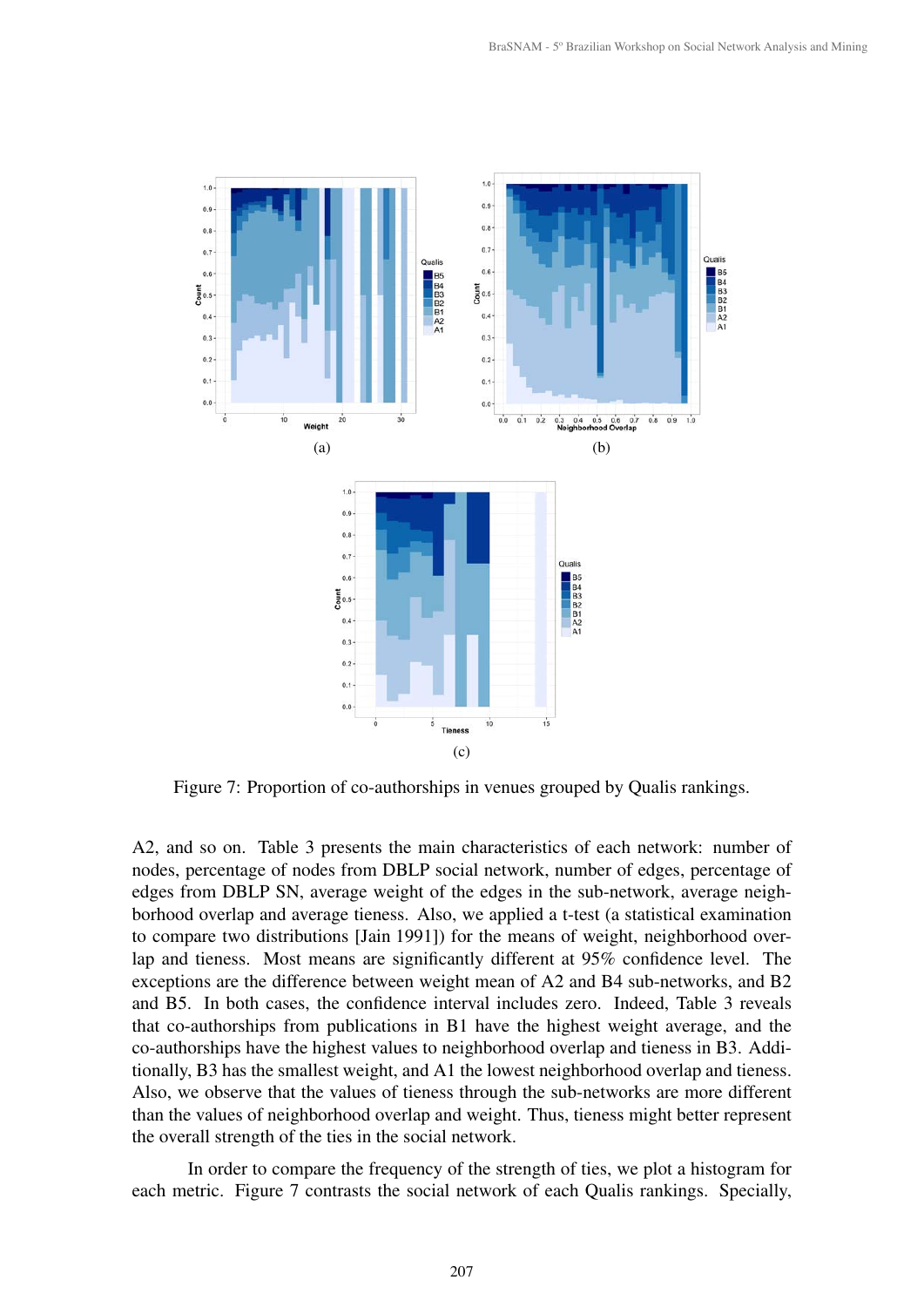

Figure 8: Correlation matrix based on Spearman's rank correlation coefficient for each metric in DBLP full social network and sub-networks.

Figure 7a shows pairs of researchers with weight higher than 20 are only in publications from A1 to B2. In addition, the proportion of co-authorships with large weight is greater to publications in classes A1 to B1 than classes B2 to B5. Figures 7b and 7c also present the difference between the strength of ties through the Qualis rankings. Also, the maximum value for tieness is only present in A1 social network (there are only 14 pairs of researchers with tieness larger than 10). Although the size of the sub-networks are different, such results indicate different behavior of co-authorship among Qualis rankings.

In this context, we also analyze the monotone correlation between weight, neighborhood overlap and tieness following Cohen [1988]'s conventions (*very large* when is greater than 0.7, *large* when is within [0.5;0.7), *moderate* when is within [0.3;0.5); *small* when is within [0.1;0.3), and *insubstantial* for any value smaller than 0.1). Figure 8 presents the correlation matrix for each Qualis rankings sub-network. Note that Figure 8 shows the value of each metric for pairs of researchers in the sub-networks (for example, A1.Tieness, B2.NO) and the equivalent value for the same pairs in the full social network of DBLP (for instance, SN.Weight, SN.Tieness and SN.NO). Hence, the correlation between SN.Weight and SN.NO in the A1 sub-network is different from A2, because each network considers the total value of the pairs of researchers in the full SN only if it exists in its sub-network.

Additionally, Figure 8 shows that changing the Qualis ranking reveals dramatic shifts in correlation. For instance, more metrics in A1 sub-network are correlated than in the others. Also, the weight in A1, A2 and B1 sub-networks are very largely and largely correlated with the weight of the full social network, whereas the weight in the remaining sub-networks are moderately correlated. Such result indicates that co-authorships from A1, A2 and B1 contribute more for the weights of the full social network. Regarding neighborhood overlap, we observe that most sub-networks have such metric largely or very largely correlated with neighborhood overlap of the full SN. The exception is B1 sub-network in which such correlation is moderate. This is expected since publications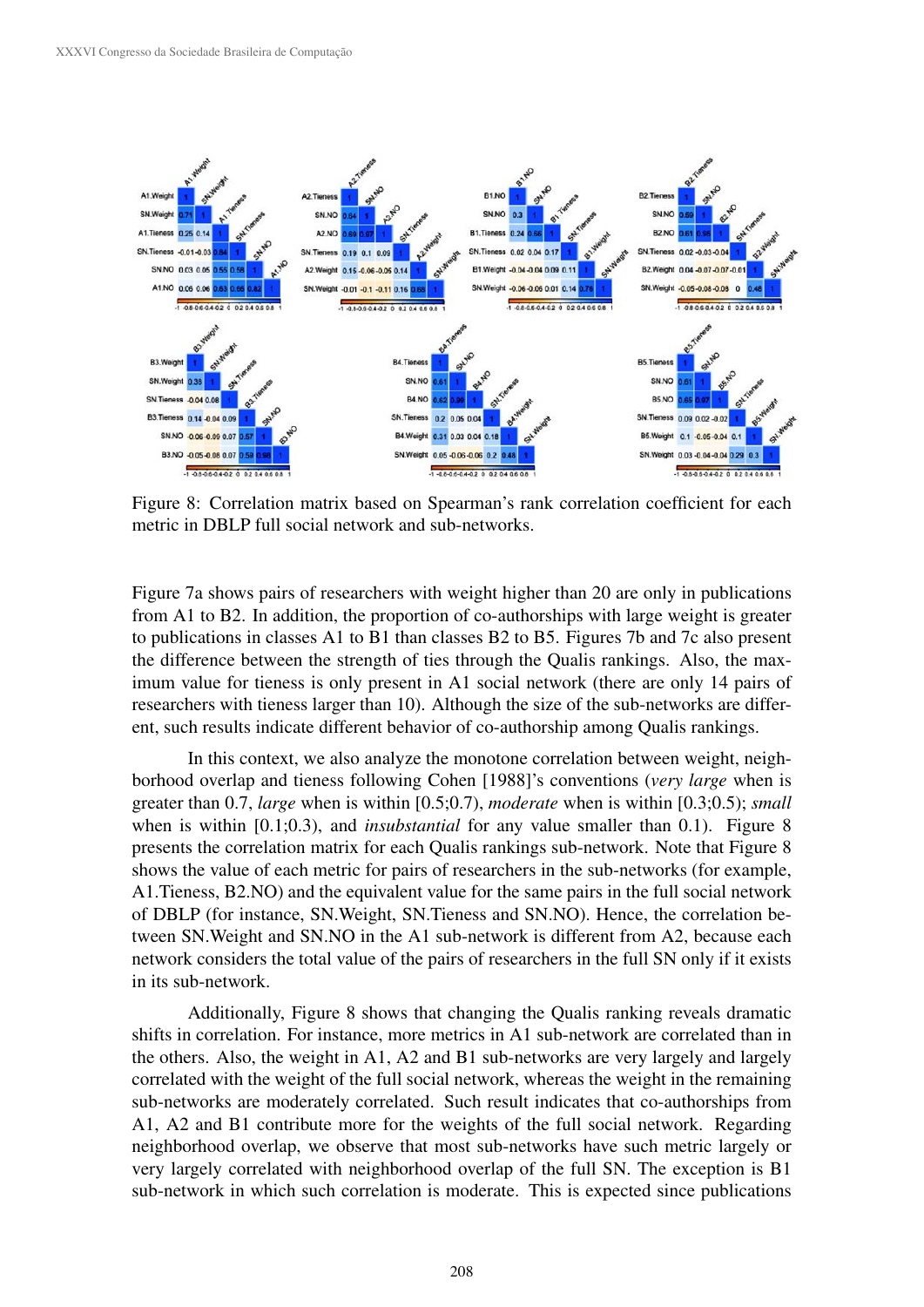in any Qualis ranking contribute to turn the full social network more connected. Considering tieness, only in the A1 sub-network such metric is very largely correlated with tieness of the full SN. In the other sub-networks, such correlation is small or insubstantial. This result may indicate that the weight and modified neighborhood overlap of pairs of researchers with publications in class A1 contribute more to the whole tieness of pairs of researchers. In addition, we note that there is monotone correlation between the tieness of the sub-network and the tieness of the full DBLP SN when there is also correlation between tieness and neighborhood overlap in the full SN. Such result may indicate whether the total value of neighborhood overlap of pairs of researchers in the sub-networks is not correlated to the total value of tieness, then the tieness also depends from other pairs of researchers from other sub-networks.

In summary, we observe that there are differences in the strength of ties when it is measured by neighborhood overlap, weight and tieness in each Qualis rankings. Our results show the best ranked venues (A1, A2 and B1) have similar patterns of strength of co-authorship ties – differently from the other Qualis rankings (B2, B3, B4 and B5).

### 7. Concluding Remarks

We identified some problems with using solely neighborhood overlap and weight to measure the strength of co-authorship ties. Then, we presented a new metric to measure such ties strength, called tieness, which has relatively low computational time cost and can be applied to other social networks types (since tieness is a topological feature). Also, we described a nominal scale to such metric that is based on the values of a modified neighborhood overlap and weight (since weight is part of the equation to compute the tieness). Such nominal scale allows to identify when a tie is weak or strong and if it links researchers from different communities or not. In addition, we checked the existence of a relation between the quality of a publication venue and the strength of ties when measured by neighborhood overlap, weight and tieness, and how the values of the three metrics are different from each other considering the publications' quality. Finally, our study showed that tieness provides more different values through the ties than neighborhood overlap and weight. This allows to better compare how strong a tie is regarding another one. We also found that high quality publications tend to have stronger ties than others.

As future work, we intend to consider neighborhood overlap, weight, tieness, publications' quality, temporal aspects and other topological properties as features to a computational model to automatically define the strength of co-authorship ties.

Acknowledgments. The authors thank the research funding agencies CAPES and CNPq.

#### References

- Brandão, M. A. and Moro, M. M. (2015). Analyzing the strength of co-authorship ties with neighborhood overlap. In *Procs. of DEXA*, pages 527–542, Linz, Austria.
- Burt, R. S. (2010). *Neighbor networks: Competitive advantage local and personal*. Oxford University Press.
- Cheng et al., C.-B. (2014). Study of scientific collaborations in the intelligence and security informatics research community by social network analysis. In *Procs. of CSBC – BraSNAM*, Rio de janeiro, Brazil.